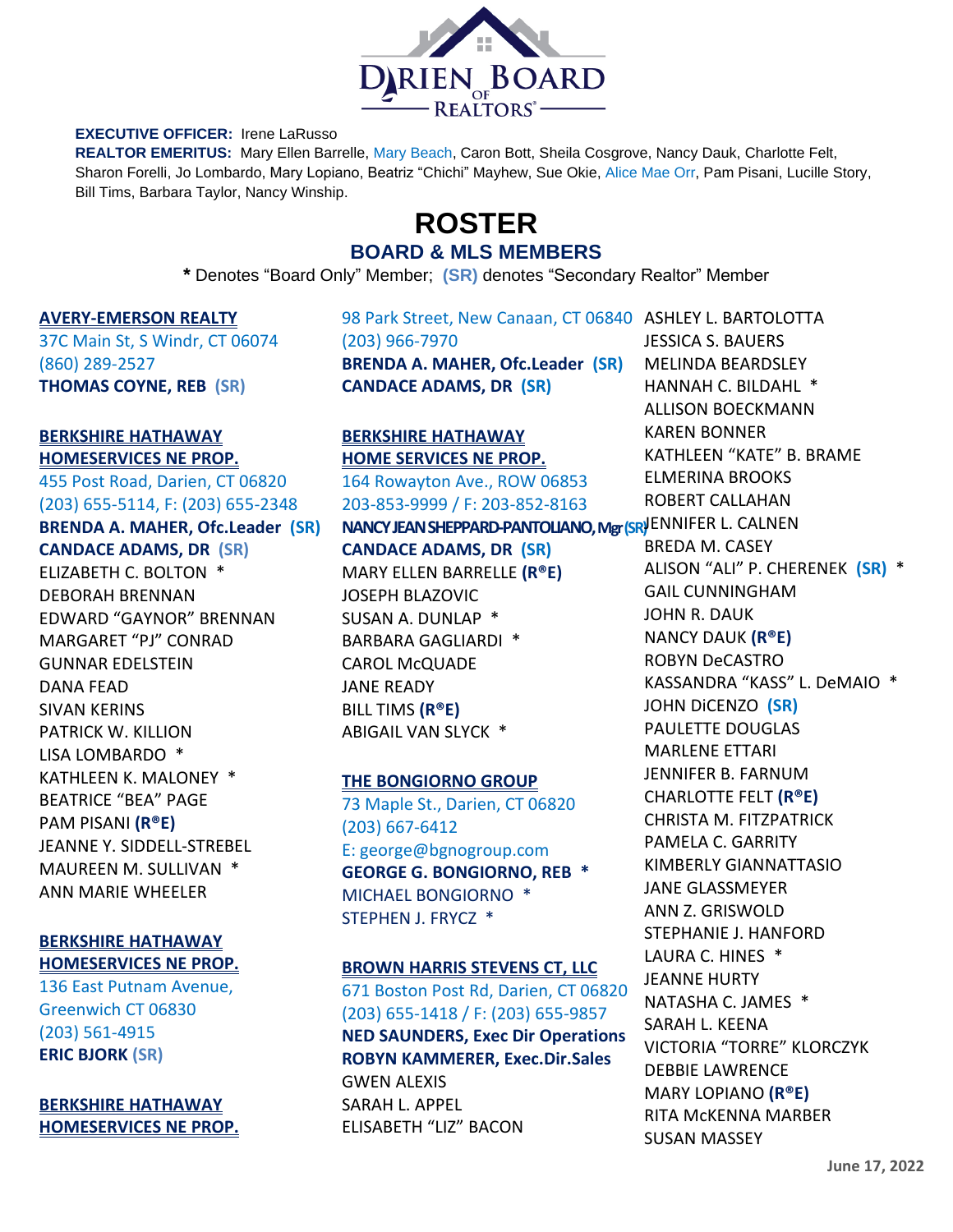MARIA McFALL CHRIS MERRITT BECKY MUNRO ROBERT W.R. MUNRO \* CINDY OAKFORD CAROLINE BUCK OGDEN \* SUE OKIE **(R®E)** JANET OLMSTED ELIZABETH L. PARKS ASTRID K. PETERS PATRICIA REIS SERENA A. RICHARDS JENNIFER B. RUNNETTE \* CATHY RUSSELL KELLY SCALLON MARY SEILER \* BEN SMITH PAM SPELLANE LAWRENCE STORY, JR. LUCILLE STORY **(R®E)** ANNE DEMPSEY SULLIVAN KATHERINE VANCE WENDY B. WARD AMY K. WARNOCK PENNE B. WEICKER LINDSAY G. WESTBROOK

#### **BROWN HARRIS STEVENS CT - (NC)**

183 E Elm St, New Canaan, CT 06840 (203) 966-7800 / F: (203) 966-4062 **EDWARD SAUNDERS, Mgr.** ANNE LISE BROWN **(SR)**

## **CHRYS-ANN YOUNG APPRAISER**

45 Downs Ave. Stamford, CT 06902 (203) 325-8481 / F: (203) 325-9988 E: info@Chrys-Ann.com **CHRYS-ANN YOUNG**

#### **COLDWELL BANKER REALTY**

893 Post Road, Darien CT 06820 (203) 655-3961 / F: (203) 655-5192 **LINDA TERHUNE, Manager** MARY LOU BALL DELICE BOLOTIN \* BRYCE A. BROWN

MARYANN G. BRUNO

BARBARA BUSSKOHL \* ELLEN CHRISTIAN PATRICIA J. DANCE AMANDA B. FAULKNER KATHLEEN GRANATH BARBARA HAZELTON ANNEMARIE "Annie" T. HENRY YUERONG "RONNIE" JI \* URS J. KLARER \* PATRICIA A. LAMBERT \* SARA LITTLEFIELD JO LOMBARDO **(R®E)** DAVID K. LYON DEIRDRE J. McGOVERN KEVIN A. MELROSE \* ROXANNE M. MITCHELL \* LINDA S. MOORHEAD \* KATE NEDDER ERIC RADECKI LINDA ROLLE \* POSAU "DENISE" TAM \* CAROLINE P. USCILLA \* NICK VITALE ANITA W. WALTER \* PATRICIA T. WHITEHEAD

## **COLDWELL BANKER REALTY**

66 Field Point Rd., Grnwch, CT 06830 (203) 661-9200 / F: (203) 618-8925 **JULIE PETERS, OFC MGR**

## **COLDWELL BANKER REALTY (STM)**

1086 Long Ridge Rd.,Stamf.,CT 06903 (203) 322-2300 / F: (203) 329-9135 CHRISTINA PRICE **(SR)**

## **COMPASS CONNECTICUT, LLC.**

Darien Office: 1090 Boston Post Road Darien, CT 06820 (203) 343-0141, F: (203) 405-0629 Greenwich Office: 200 Greenwich Ave. Greenwich, CT 06830 **JASON WILSON, HB (SR) VICKI M. D'AGOSTINO, Ofc Mgr BARBARA McKEE, REB MGR (SR)** JOHN J. BAINTON KATHRYN "KATE" BATES

ELIZABETH BEINFIELD NATALIE O. BOUSQUET \* JILL KEATING BRANNIGAN AMANDA BRYAN BRIGGS SARAH H. CARAS KELLY S. CONNELL ELIOT "RUSS" CUTLER AMANDA H. DAVENPORT MAUREEN DeBOISBRIAND \* KATHRYN C. "KATIE" DeSALVO ASHLEY K. MAYHEW-DINEEN MICHELLE DONZEISER MEGGAN DOUGLAS DIANE M. FARRELL JENNIFER B FRIEDMAN \* KEILEY FULLER COURTNEY HAIDINGER ROBIN R. HALSEY ZOE F. HAMANN ALISON HANSON DAVID HAWES HOLLY HAWES INGRID M. HESS AMY A. HORNYAK PAMELA P. HUBER CASEY LANGE MARSDEN KLINE ANDREA KOSTANECKI ASHLEY W. LAURIA ROBERT "BOB" MARCHESI KELLY MARCHESI \* MARGARET "MAGGIE" MARCHESI BEATRIZ "CHICHI" MAYHEW **(R®E) ELLEN McCUE** LISETTE M. McVEY CAROLYN C. NALLY KIMBERLY B. PETRE \* DEBBIE PREVITE \* GENEVIEVE "GEN" L. SCHETTINO \* LYNNE SOMERVILLE ELIZABETH ANN STRIBLING-KIVLAN **(SR)** CRISTIE VEEDER RACHEL C. WALSH TERRI K. "KIM" WARLICH CHERYL R. WILLIAMS SARA H. YOUNG \*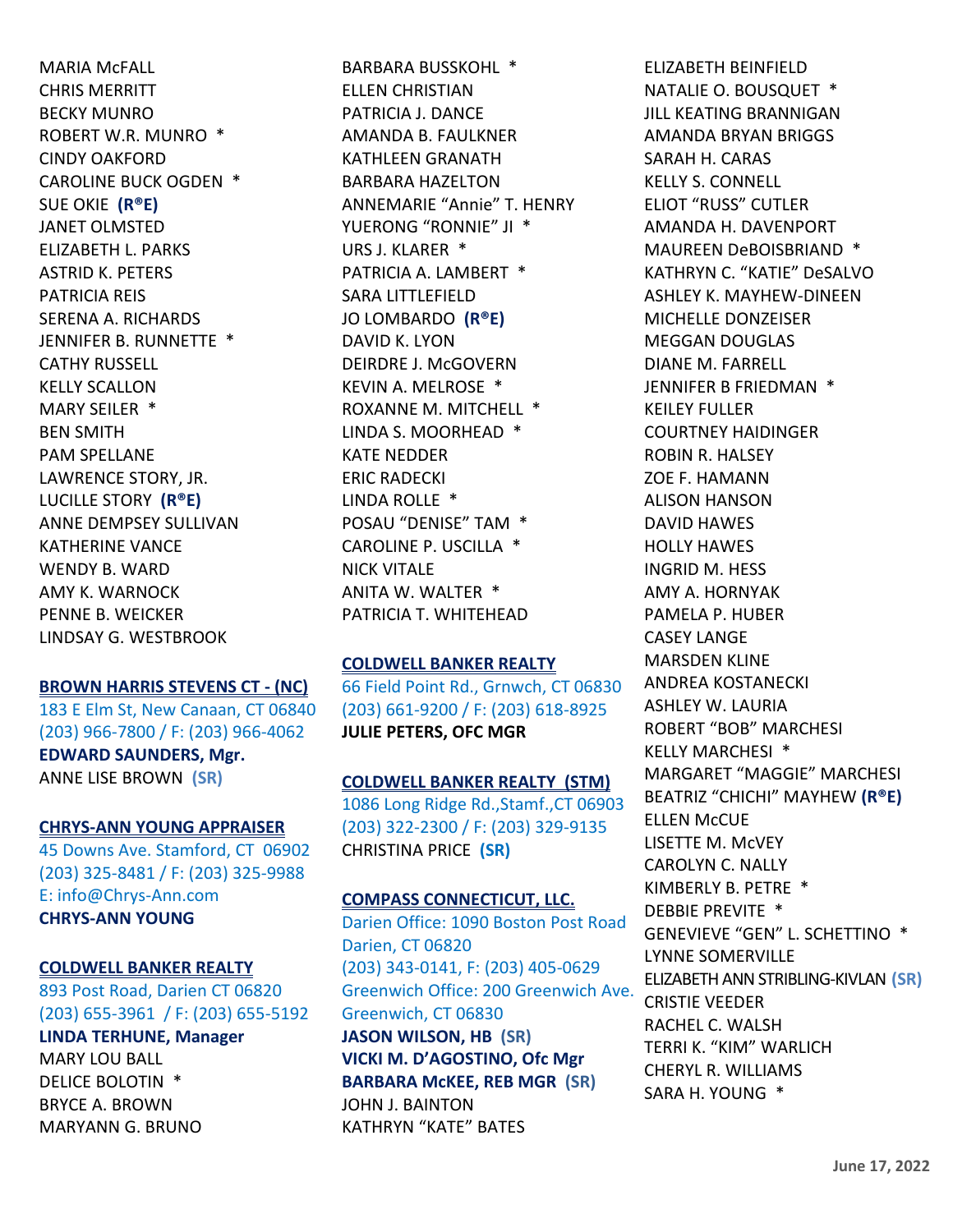## **CT WATERFRONT PROP**

25 Salt Box Lane, Darien, CT 06820 (203) 655-5039

**JOHN TIBBETTS, REB** THOMAS M. TAMBERRINO

## **COUNTRY HOMES & ESTATES**

1120 Post Road, Darien, CT 06820 (203) 655-1400 / F: (203) 655-1402 (203) 979-1444 cell **BRUCE GALLO, REB \***

#### **DMK REAL ESTATE, LLC.**

123 West Ave., Darien, CT 06820 (203) 228-0646 / F: 203-228-0646 E: davidpopoffct@hotmail.com [dmkrealestate.com](http://dmkrealestate.com/) **DAVID A. POPOFF, REB**

## **DOUGLAS ELLIMAN CT LLC.**

75 Arch Street, Greenwich, CT 06830 (203) 622-4900 / F: (203) 622-4900 KATHARINE A. BUNOSKI DANIEL NALBANDIAN \*

#### **GATEHOUSE REALTY, INC.**

16 Coachman's Court, NOR,CT 06850 (203) 524-5220 / F: (203) 286-1243 E: tom@gatehouse.com **THOMAS B. FINN, REB \*** KAREN A. FINN

## **GEN Next Real Estate, LLC.**

320 Boston Post Rd., Suite180 Darien, CT 06820 500 W. Putnam Ave., Suite 400 GRW.,CT 06830 O:833-436-6398 Cell: 203-517-6292 E: gen@mygennext.com **GEN DISTANCE, REB**

## **GY REALTY LLC**

1771 Post Road East, #178 Fairfield CT 06824 (203) 247-3687 **WILLIAM "BILL" SCHLOTH, REB (SR)**

## **THE HIGGINS GROUP**

30 Elm St., Bedford Square Westport, CT 06880 (203) 226-0300 / F: (203) 226-0301 1499 Post Road, Fairfield, CT 06824 (203) 254-9000 / F: (203) 489-0060 1055 Washington Blvd, 6th floor Stamford, CT 06902 (203) 658-8282 / F: (203) 658-8686 **RICHARD HIGGINS, REB (SR)** KATHERINE E. MILLER \* EDWARD ZISLIS

## **HOULIHAN LAWRENCE**

780 Post Road, Darien, CT 06820 (203) 655-8238 / F: (203) 656-2053 **JEFFREY KELLY, Vice President & Mgr.** JESSICA PETERS \* KATE BALANOFF ANN BARTON MARY BEACH **(R®E)** ANA BLAZE BRENNAN M. BRANCA \* HANNAH BURGE KRISTIN CALVE LOUISE (LISA) A. CERUSSI SCOTT C. CHURCH TARA O. COCHRAN SUSAN CORNICELLO \* SHEILA "SAM" COSGROVE **(R®E)** HEATHER N. DAVIDSON-HILLEMAN SHANNON DOHERTY LEIGH F. FINLEY BERNADETTE FISCHER SHEREE FRANK ELIZABETH D. GILBERT CARLETON T. GOODNOW DANIELLE GRANATH JULIE HANCOCK \* CAROLINE HANLEY SARA A. HESLI DEBORAH HIDY HOLLY HURD DARIA C. KAMFORD MARGOT KLINGMAN JENNIFER L. MARGNELLI \* DEBRA McARTHUR \* **(SR)** CARA McCABE BRENNAN R. McGRATH

DARLEEN W. MEIER \* ALISON MELOY CHRISTEN P. MENZIES DOUGLAS D. MILNE III ABIGAIL MOORE SUSAN M. MOORE \* CATHLEEN T. MORGAN LISA MOSELEY STEPHANIE S. O'GRADY ARIANA S. O'MALLEY LUCY OLDRIN \* ALICE MAE ORR **(R®E)** LAUREN PARR \* JONATHAN PETER "JP" NANCY PETER CHRISTOPHER S. PETERS STEPHANIE L PHILLIPS \* PAMELA POKORNY ANNEMARIE RAYHILL HEATHER C. RAYMOND PAT REDICAN ALEXANDRA "ALEX" RODDA \* SHARON RODDA THOMAS "DOUGLAS" RODDA \* LAUREN T. SEIDLER \* SHELLEY C. SHERIDAN SUSAN SHRINER LAUREN SPATARO AMANDA SPATOLA PETER S. STUART KIM SWIFT CATHY THOMAS TAMIE P. THOMAS JANINE TIENKEN MORGAN TIENKEN \* MERRILL TILL WILLIAM TRAVERS LYNNE E. VAUGHT JILL VERNON \* BLYTHE "TOBEY" WALLACE

#### **HOULIHAN LAWRENCE (GRW)**

2 Sound View Drive Greenwich, CT 06830 (203) 869-0700 / F: (203) 769-5557 VIRGINIA "Ginny" HAMILTON **(SR)** MARTA STROLL **(SR)**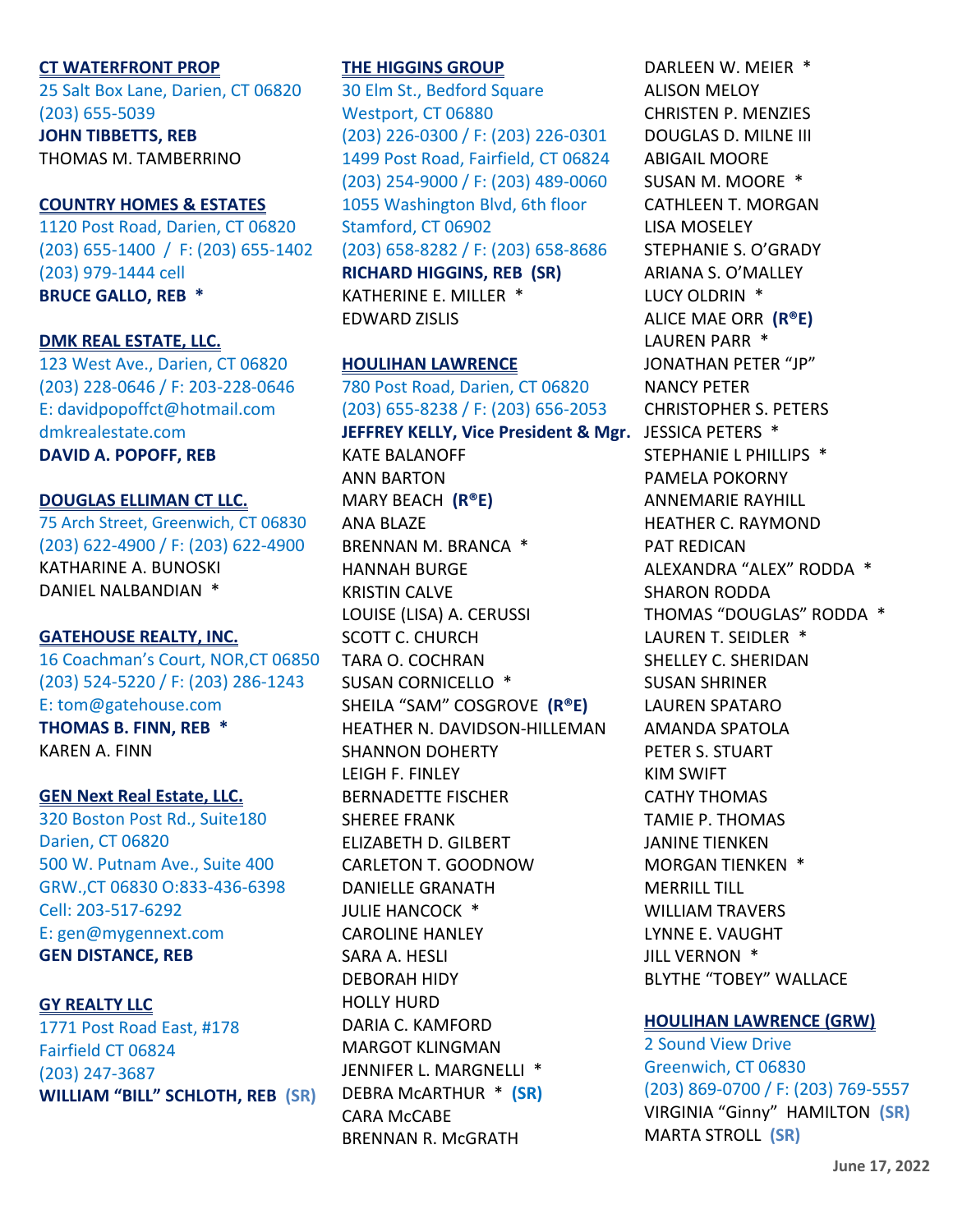## **KELLER WILLIAMS PRESTIGE PROP.**

2777 Summer St., Ste#700 Stamford, CT 06902 (203) 327-6700 / F: (203) 316-0664 **RICHARD M. SCOTT (SR)** WILLIAM J. FERGUSON \* KARIN U. FRY

#### **KELLER WILLIAMS**

126 Monroe Turnpike Trumbull, CT 06611 (203) 459-4663 E: [chip@sheltercares.com](mailto:chip@sheltercares.com) **CHARLES "CHIP" R. PARRISH \***

#### **KELLER WILLIAMS LEGACY PARTNERS WM PITT SOTHEBY'S INTL REALTY**

29 South Main Street, Suite B4 W Hartfod, CT 06107 (860)313-0700 E: jalubicki@kw.com **JOHN ALUBICKI, REB (SR)**

#### **NEST SEEKERS INTERNATIONAL**

1114 E. Putnam Avenue Greenwich, CT 06878 (203) 204-9555 E: danielle@gclre.com **DANIELLE E. MALLOY, REB (SR)**

## **NEW ENGLAND LAND CO.**

135 East Putnam Ave. Greenwich, CT 06830 (203) 661-6004 / F: (203) 661-0151 (203) 912-9822 cell E: hillary@newenglandland.com **HILLARY McATEE, REB (SR)** THEODORE F. HILDNER

#### **NIKOLAS REALTY GROUP, LLC.**

364 Highland Ave., NOR, CT 06854 (203) 249-9777 / F: (203) 548-9036 E: ctbrokers@optonline.net **MICHAEL NIKOLAS, REB \*** MARINA TCHERSAK \*

### **PIERCE REAL ESTATE**

5 Brook Street, Ste 2A Darien, CT 06820 (203) 655-9757 / F: (203) 655-3111 **REESE HUTCHISON, REB** MICHAELA FORELLI \* SHARON FORELLI **(R®E)**

#### **RICHMOND REALTY, LLC**

171 Richmond Hill New Canaan, CT 06840 (203) 561-2683 E: wlynch8@optonline.net **WENDY L. LYNCH, REB (SR)**

1057 Post Road, Darien, CT 06820 (203) 655-8234 F: (203) 655-4046 or (203) 662-0572 **LYNLEY MIDDLEBERG, Mgr.** BRUCE BAKER AMY BARSANTI JULIE BAUER CARON BOTT **(R®E)** DAWN K. BEAVER \* NICOLE BLACKMAN \* KAREN BREWER CAROLYN BROOK ANIKA B. CHARRON DIANNA "LYNN" CHRISTOPHER NANCY M. CROSLAND **(SR)** MEREDITH DeROSA ELIZABETH "BETSY" W. DiMATTEO \* ALEXANRA J. EARNLEY \* LAURA FITZPATRICK JOAN GALLAGHER ERIKA F GARDNER \* PIPER D. GARNER \* HOLLY M. GIORDANO ROBERT S. "BOB" GREEN KIMBERLY HUFFARD TAMARA "TAMI" HANFORD HUGHES KIMBERLY C. HYDE ELIZABETH M. "DAISY" KOLTOV \* LAUREN B. LODGE \* TODD P. MALOOF \* LUZ J. MARTINO \*

LYNSEY MARTINO (Haggart) EILEEN MURPHY JENNIFER MATTHEWS \* BRYAN MORRIS KRISTIN NEMEC SUSAN NIX DAVIDA "DeeDee" M. OLINYK \* RAPHAEL M. REZENDE \* DEBRA M. RITCHIE \* MITCH ROBERTS \* PAM ROBERTS GORDON ROBERTS \* JOSEPH M. ROGERS \* BRIDGET S. RUDNER \* SHARON RUSSELL \* PATRICIA O'HAGEN SCHOEN PATRICIA SCHRAM \* LISA R. SILBERKLEIT \* ROBERTA "Robin" STINEMAN CHRISTINE STRADEN \* IRENE M. TRAUTMANN \* STEPHAN von JENA MOLLY WATKINS SARAH, WAYDA \* DOUG WERNER \* NANCY WINSHIP **(R®E)** CRAIG D. WOOD \*

## **WM PITT SOTHEBY'S INTL REALTY, GRN**

One Pickwick Plaza Greenwich, CT 06830 (203) 869-4343 / F: (203) 869-4303 **PAMELA PAGNANI, Mgr. (SR)**

#### **WILLIAM RAVEIS REAL ESTATE**

22 Old Kings Hwy, South Darien, CT 06820 (203) 655-1423 / F: (203) 655-9957 **WILLIAM RAVEIS, HB (SR) MICHAEL S. DEAN, Mgr. (SR)** ROBIN R. ARGIRIOU STACY L. BOOK SONIA M. BYRNES JORDAN N. DENHOLTZ ELAINE FALKENBERG \* AL N. FILIPPONE LOUIS T. GANNON MEGHAN GATT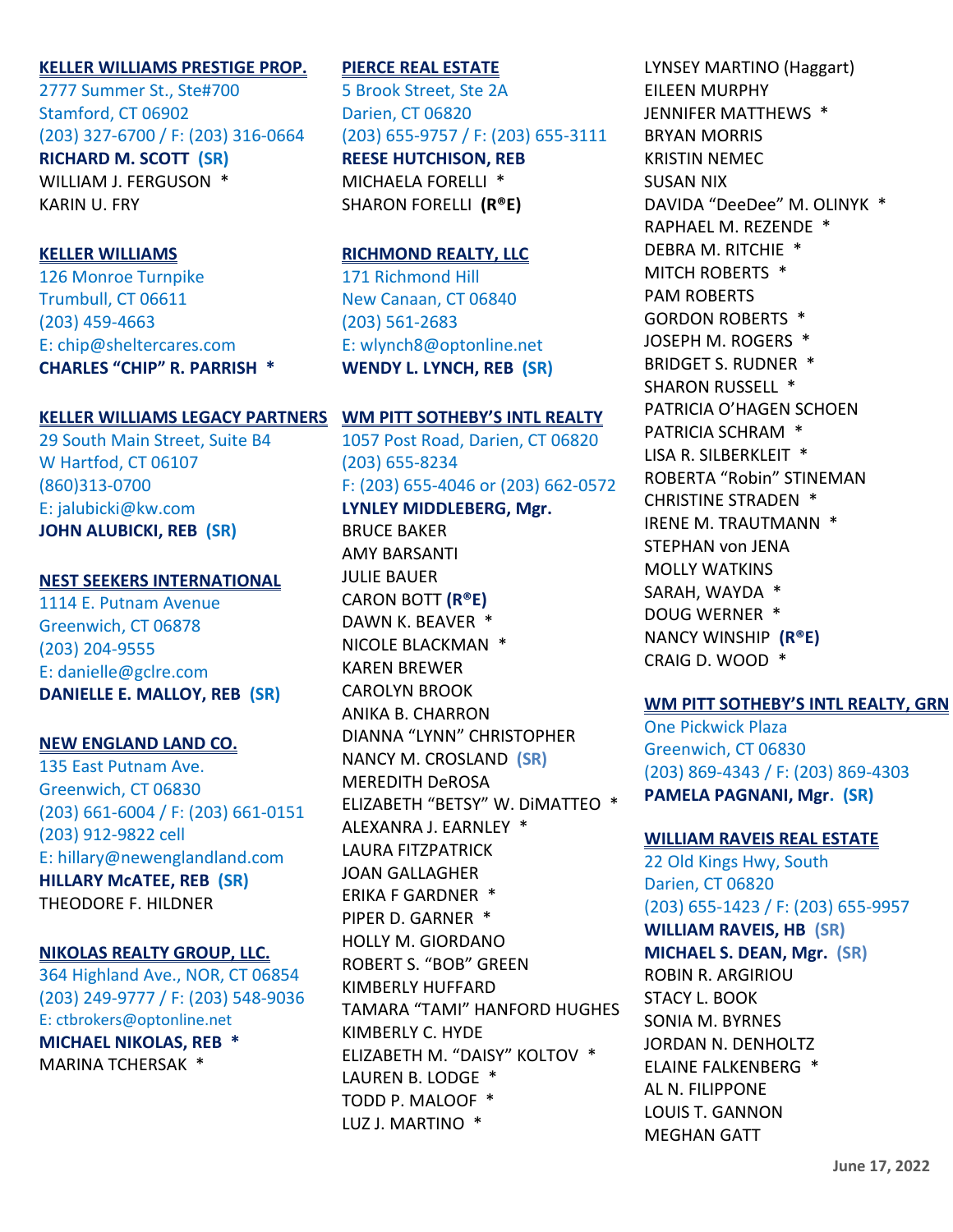POLLY C. HICKOX \* MICHAEL J. IMBROGNO CHRISTINA T. JONES \* CARLA J. KUPIEC JAMIE S. LOMBARDY KRISTEN MICHELLE MASTERSON \* MARY LYNN H. MARTIN JENNIFER A. MONTANARO PAMELA A. PAYNE \* KATHRYN QUIRK \* JOANNE SHAKLEY ELIZABETH "Nellie" SNELL KATHERINE L. SPARKMAN \* BRIDGET M. SULLIVAN MEGHAN E. THORNTON AMBER D. TUCKER BARBARA TAYLOR **(R®E)** JANINE VAIRO

**WILLIAM RAVEIS, GRN**

45 Field Pt Rd, Greenwich, CT 06830 (203) 869-9263 / F: (203) 869-7862 E: dave.wilk@raveis.com CYNTHIA A. AVERY DAVE WILK

**WILLIAM RAVEIS RE, ROWAYTON**

159 Rowayton Ave, ROW 06853 (203) 854-5116 F: (203) 854-5117 or (203) 866-7805 **WILLIAM RAVEIS, HB (SR)** JUDY HYERS TAMMY LANGALIS DIANE MAITLAND \*

**WILLIAM RAVEIS RE, NCA** 4 Elm St., NCA, CT 06840 (203) 966-3555 / F:203-966-0339 **WILLIAM RAVEIS, HB (SR)**

# **MLS ONLY SUBSCRIBERS**

**THE AGENCY** 2 South Ave., NCA, CT 06840 (203) 258-8918 CLIFFORD L. SMITH

**BERKSHIRE HATHAWAY HOMESERVICES NE PROP.** 98 Park Street, New Canaan, CT 06840 (203) 966-7970 **RICHARD COMPANIK**

#### **COMPASS CONNECTICUT, LLC.**

Darien Office: 320 Boston Post Road Suite 180, DAR, CT 06820 (203) 343-0141, F: (203) 405-0629 New Canaan Office: 111 Cherry Street New Canaan, CT 06840 (203) 442-6626 KEVIN F. SNEDDON

## **COLDWELL BANKER REALTY**

893 Post Road, Darien CT 06820 (203) 655-3961 / F: (203) 655-5192 MARYANN G. BRUNO

## **COLDWELL BANKER REALTY**

66 Field Point Rd., Grnwch, CT 06830 (203) 661-9200 / F: (203) 618-8925 **WENDY LYNCH, OFC MGR (SR)** ANGELA P. ALFANO KARA T. CUGNO **(SR)**

**COLDWELL BANKER REALTY (NC)**

170 Main Street, NC, CT 06840 (203) 972-1500 / F: (203) 972-0571 MARSHA CHARLES

**COLDWELL BANKER REALTY (STM)**

1086 Long Ridge Rd.,Stamf.,CT 06903 (203) 322-2300 / F: (203) 329-9135 ANITA M. FINN

**COLDWELL BANKER REALTY (WSP)** (203) 226-7396

BARBARA SWEENEY

#### **COUNTRY CLUB PROPERTIES**

1095 Newfield Ave., Sta., CT 06905 (203) 322-8770 / F: (203) 329-2536 (203) 858-9750 cell **RUTH MINER, REB**

#### **DOUGLAS ELLIMAN CT LLC.**

75 Arch Street, Greenwich, CT 06830 (203) 622-4900 / F: (203) 622-4900 JENNIFER LEAHY

#### **ERA INSITE REALTY SERVICES**

42 Wooster Street, Bethel, CT 06801 (203) 948-5497 DREW SLACK

## **FOUND IT CT LLC**

24A Bittersweet Drive Gales Ferry, CT 06335 (860) 522-9966 **NANCY LINN, REB**

#### **THE HIGGINS GROUP VANDERBLUE**

154 East Ave., NOR, CT 06851 (203) 259-8326; F: (203) 256-2309 **RICHARD HIGGINS, REB (SR)**

**HOFFMAN INTL PROPERTIES**

500 West Putnam Ave. Ste#400 Greenwich, CT 06830 (203) 325-1281 / F: (203) 359-3217 **MARY KAY DAUGHTERS** 

#### **HOULIHAN LAWRENCE (GRW)**

2 Sound View Drive Greenwich, CT 06830 (203) 869-0700 / F: (203) 769-5557 **DAVID HAFFENREFFER, Mgr.** KATHERINE "KATIE" G. BENSON BETSY CAMPBELL ELIZABETH B. MATTSON

472 Riverside Ave., Westport, CT 06880 (203) 966-3507 / F: (203) 972-6875 **HOULIHAN LAWRENCE (NC)** 161 Elm St., New Canaan, CT 06840 SHEILA CLEMENTE TAYLOR I. TAIT

#### **KELLER WILLIAMS PRESTIGE PROP.**

2777 Summer St., Ste#700 Stamford, CT 06902 (203) 327-6700 / F: (203) 316-0664 KIMBERLY G. TROMBA